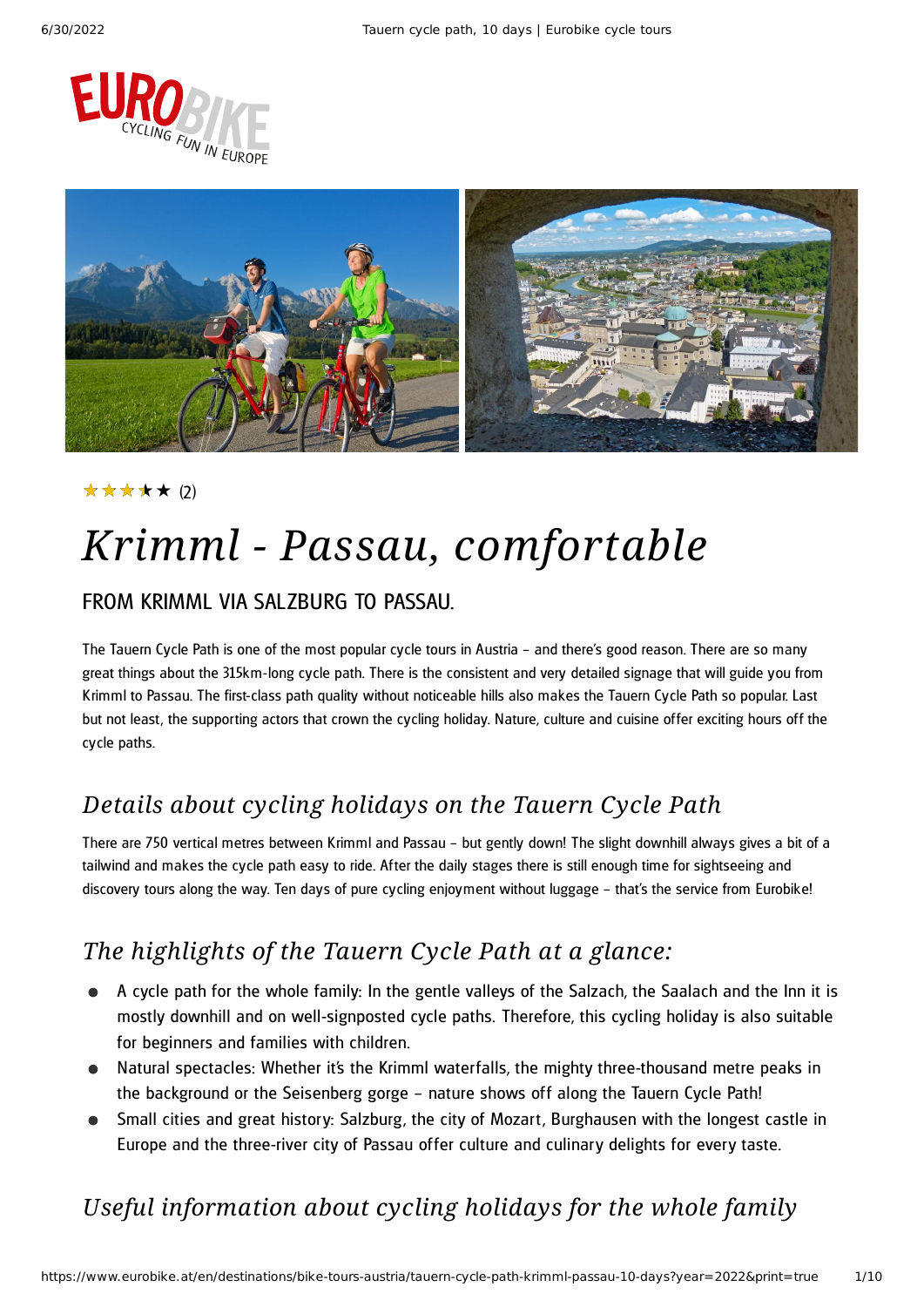

### To the online version

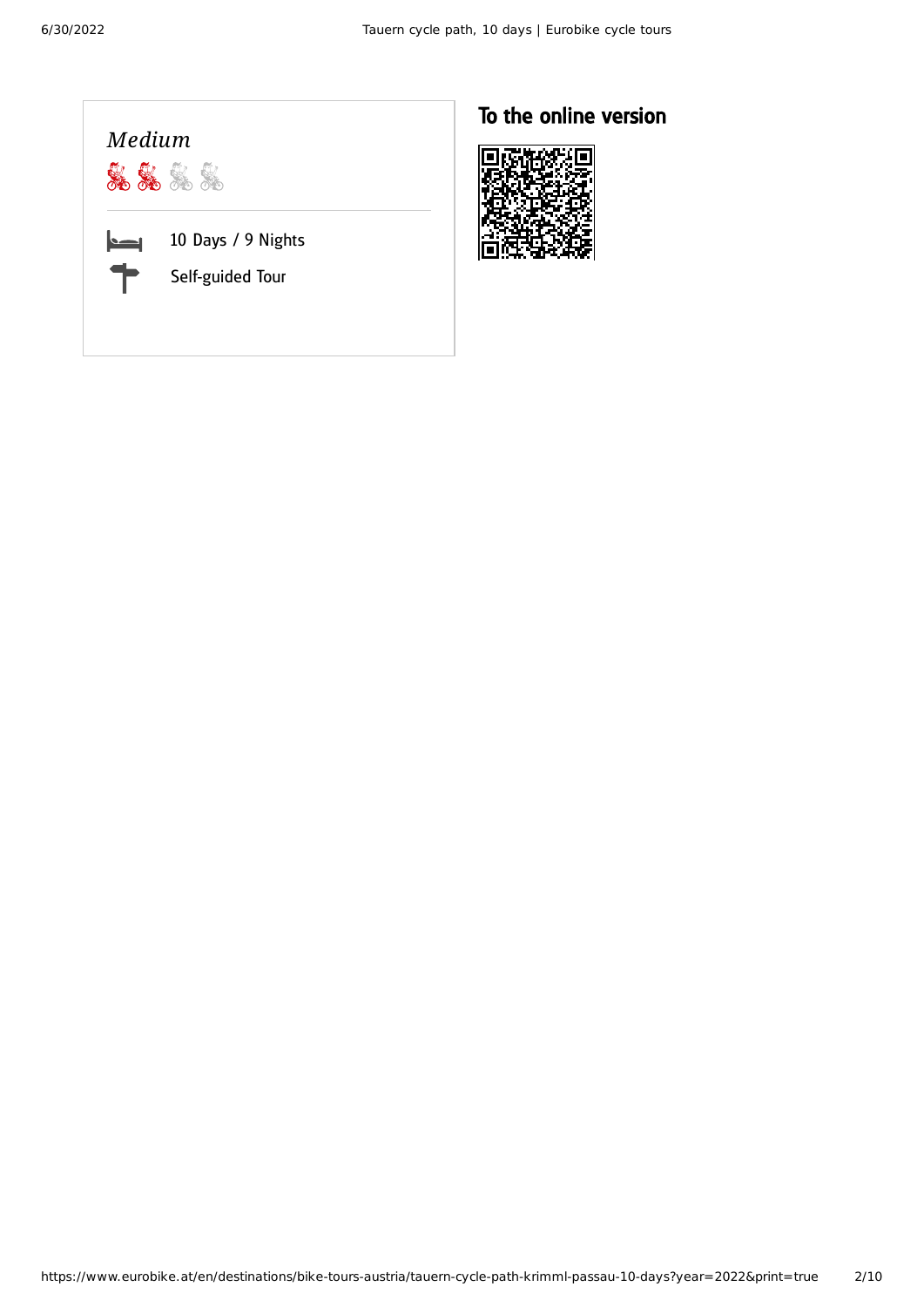# *Itinerary*

## *Arrival in [Krimml](#page-2-0)*

<span id="page-2-0"></span>Europe's largest waterfall is located in Krimml where this cycle tour starts. The vast amounts of water crash down a height of 400m creating a thundering roaring noise. You can admire this natural spectacle from a well-designed trail. You can find your rental bikes at your hotel (if booked).

DAY  $\overline{\phantom{a}}$ 

DAY 1

*Krimml - [Mittersill/Stuhlfelden](#page-2-1)* approx. 35 km

<span id="page-2-1"></span>You start your bike tour alongside a river called Krimmler Ache. You will get a breathtaking view of the Großvenediger mountain at the start of today's tour. You then cycle through the Obersulzbach valley in order to get to your accomdodation. In Mittersill you should allow plenty of time for visiting the Nationalparkwelten with its attractions.

DAY 3

DAY 4

*[Mittersill/Stuhlfelden](#page-2-2) - Kaprun/Zell am See* approx. 30 km

<span id="page-2-2"></span>Your route runs through the High Tauern National Park and the Oberpinzgau. Snow covered mountains will be in sight all the way. Lush green meadows alternate with lovely small villages and offer fabulous scenery. In Kaprun you have the possibility to view the Alpine reservoirs.

*Rest day in [Kaprun/Zell](#page-2-3) am See*

<span id="page-2-3"></span>Today is an ideal opportunity to go for a refreshing swim in lake Zell. If you are a sporty cyclist, you could go for another bike ride or go on an excursion up the Großglockner, Austria´s highest mountain. A shopping tour alongside the promenade can also make you forget the hardship of your daily working life.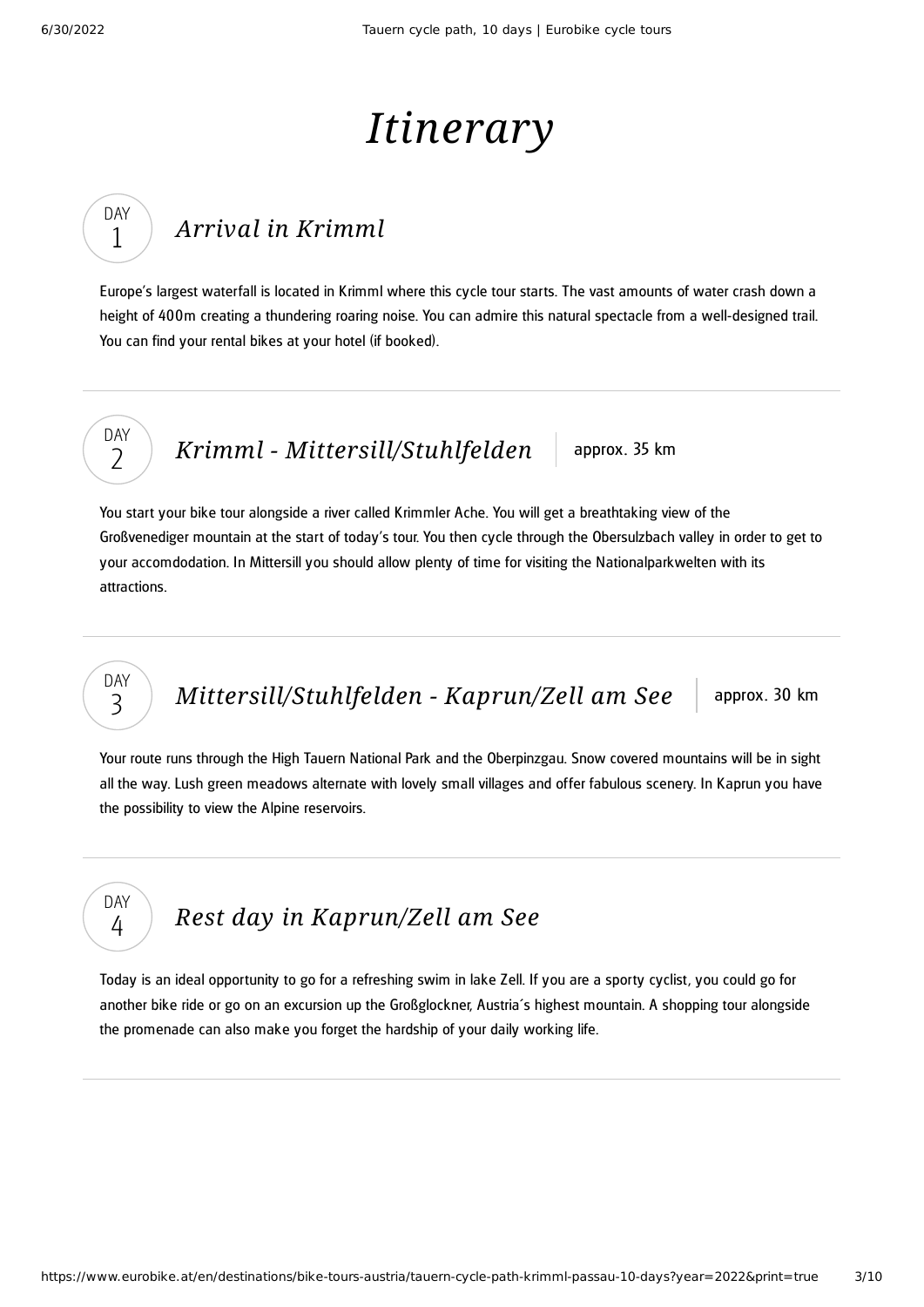

*[Kaprun/Zell](#page-3-0) am See - Lofer* approx. 50 km

<span id="page-3-0"></span>You cycle along the tranquil Saalach valley to "Maria Alm" where there is a famous pilgrimage church. Soon after that you will reach Saalfelden, which is a perfect place lunch. Further attractions on your way to Lofer are the Seisenbergklamm gorge and Lamprechtshöhe near Weißbach.

$$
\begin{array}{|c|c|c|c|c|}\n\hline\n\text{DAY} & \text{Loffer-Salzburg} & \text{approx. 50 km} \\
\hline\n6 & & & \\
\hline\n\end{array}
$$

<span id="page-3-1"></span>Today you get to cycle through the wonderful Saalach valley again! Bad Reichenhall located in the "small German corner" enchants you with its Bavarian flair. After a little while you will have reached Salzburg , the city of Mozart. The sheer amount of culture on offer here is sure to impress you. You should plan enough extra time for a walk through the city and a visit to Mozart´s birth house.

*Salzburg* - *[Burghausen](#page-3-2)* approx. 60 km

<span id="page-3-2"></span>You leave Salzburg and its Alps and cycle through the Alpine foothills. The Tauern bike path ends in Tittmoning and from here you have to follow the nature trail along the Lower Inn before you reach today´s destination, Burghausen. Outstanding features are its magnificent historic centre and the largest castle complex in Central Europe.

### DAY 8

DAY 7

*[Burghausen](#page-3-3) - Obernberg am Inn* approx. 50 km

<span id="page-3-3"></span>The route leads you along the river Inn up to Braunau. This gothic town is perfect for having lunch break . On your way you see numerous bird colonies. You can cover the remaining way on the Bavarian or Austrian side. Today's destination Obernberg has a well-known market square with many baroque buildings.



*[Obernberg](#page-3-4) am Inn - Passau* approx. 40 km

<span id="page-3-4"></span>Soon you reach the abbey called "Stift Reichersberg", which is well worth a visit. You cycle alongside the river Inn through small towns like Schärding where you can take a break at the baroque market square. Not far after this and you will have reached your final destination on this beautiful bike trip: Passau. The city of three rivers has a lot to offer, for example the world´s largest organ in the cathedral. A river cruise would certainly be the ultimate way to end this wonderful bike ride.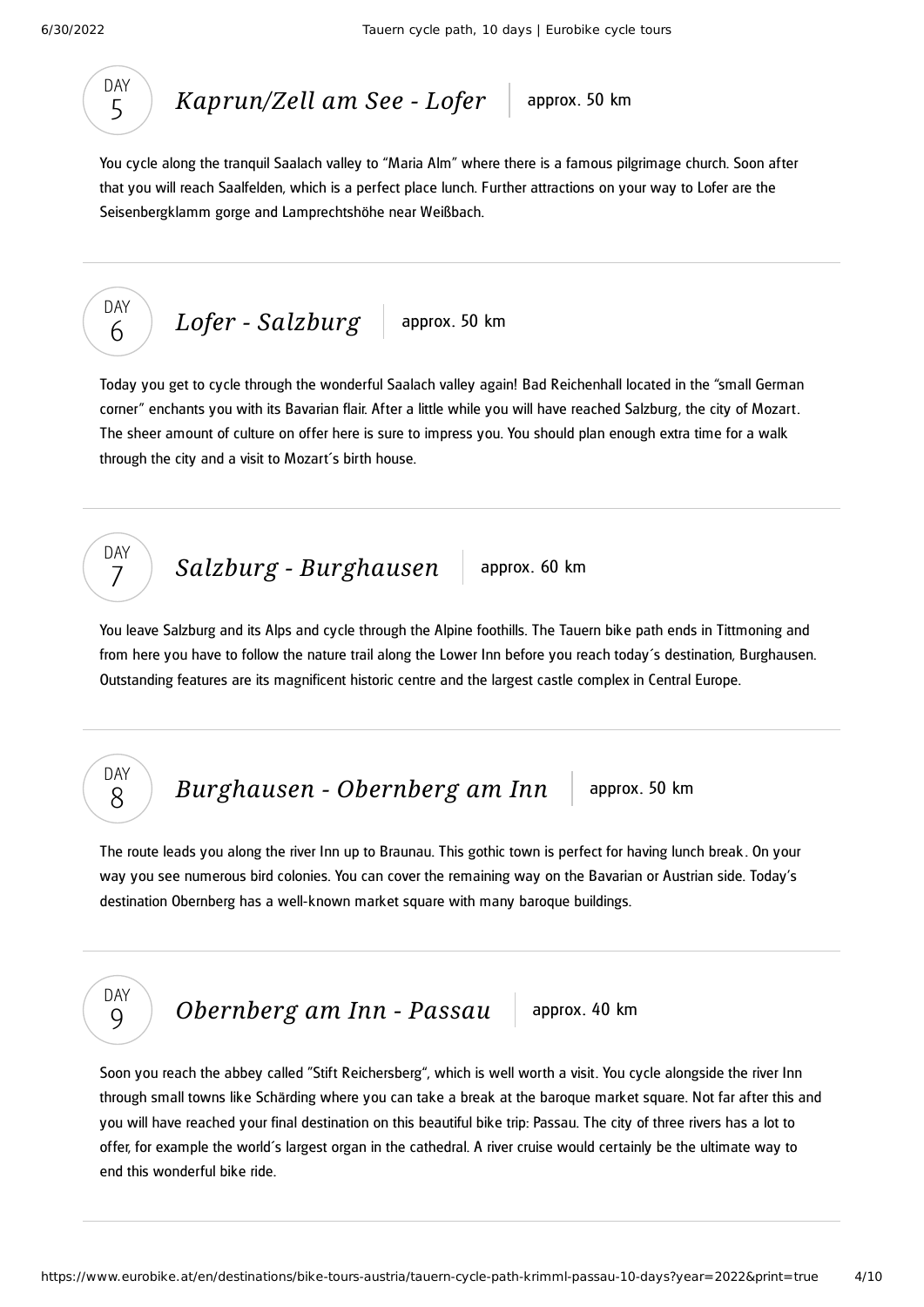

### *[Departure](#page-4-0) or extension*

<span id="page-4-0"></span>In Passau there is a lot to discover. If you are interested in staying here longer, we would be pleased to book some extra nights.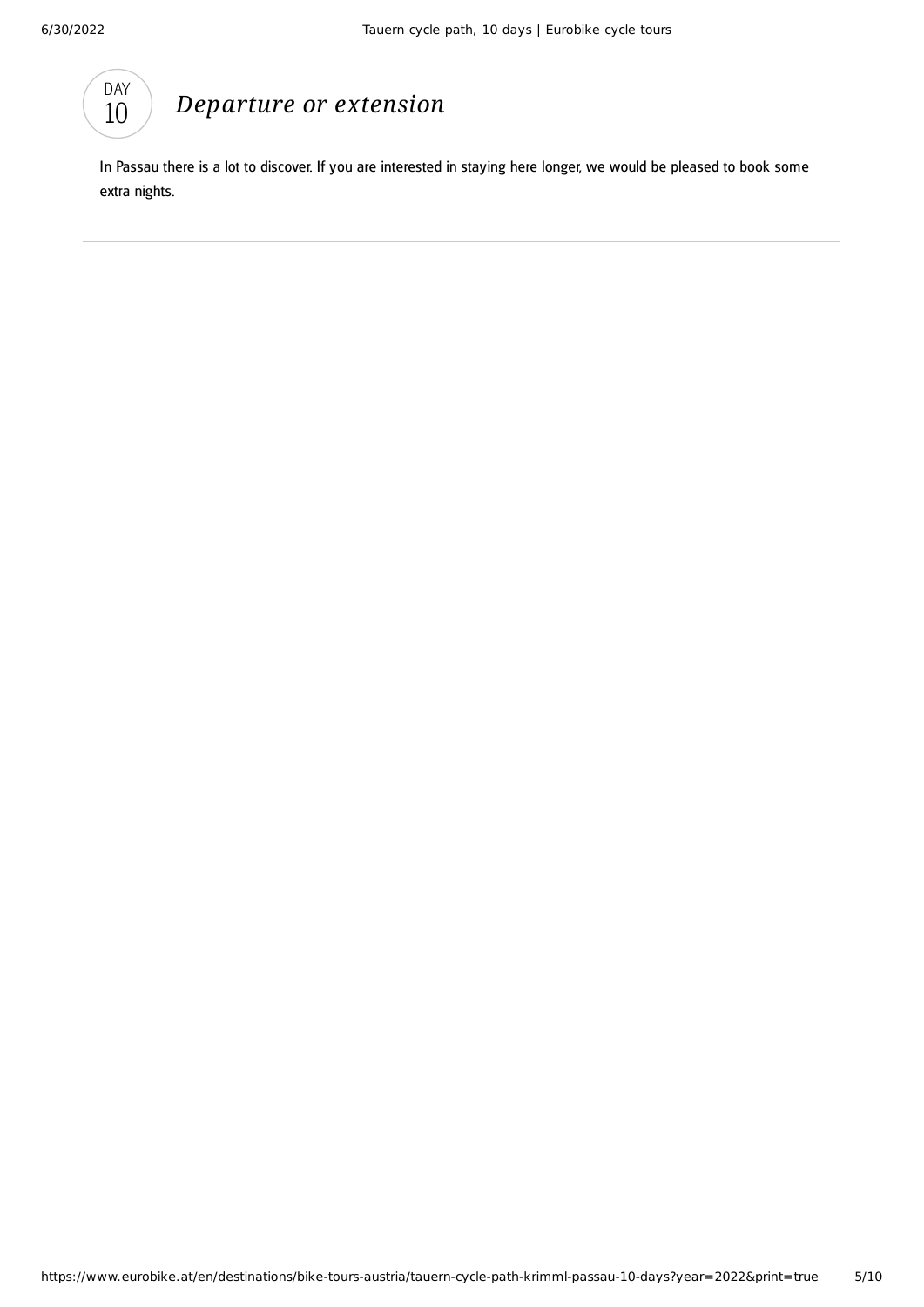## *Tour character*

The Tauern bike path is well-signposted throughout. The route leads takes you along quiet and paved paths and country roads. Occasionally you will have to cycle on busier routes. You have to cope cycling on unpaved paths for a few short sections. The quality of the trail can be described broadly as very good though. Hills are hardly present in this variant and therefore this tour is also suitable for families with children.

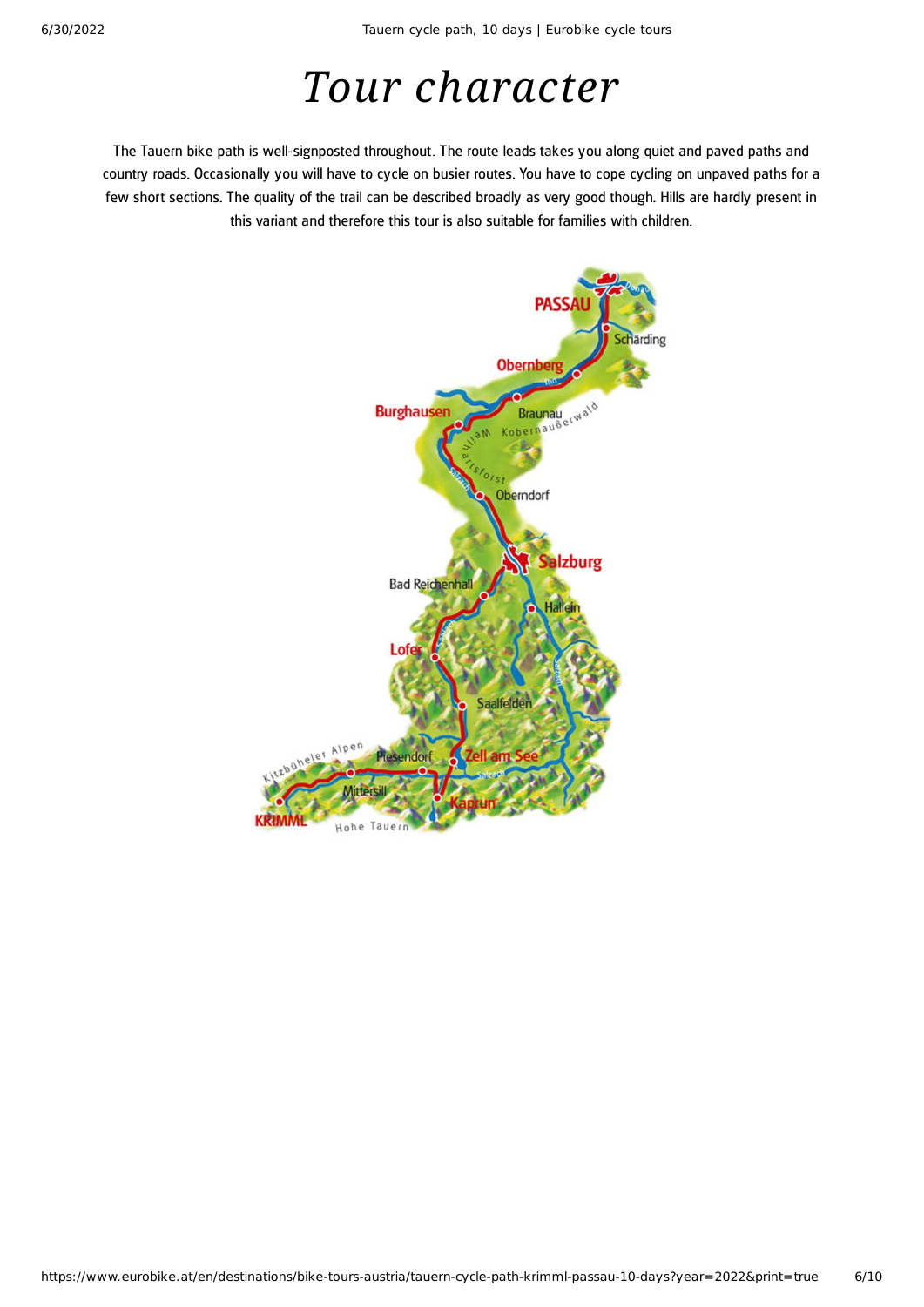## *Prices and events*

### *Place of arrival: Krimml*

|                                                                                                                               | Season 1<br>23.04.2022 - 05.05.2022  <br>26.09.2022 - 08.10.2022  <br>daily | <b>Season 2</b><br>06.05.2022 - 16.06.2022  <br>05.09.2022 - 25.09.2022  <br>daily | Season 3<br>17.06.2022 -<br>04.09.2022<br>daily |  |  |
|-------------------------------------------------------------------------------------------------------------------------------|-----------------------------------------------------------------------------|------------------------------------------------------------------------------------|-------------------------------------------------|--|--|
| Tauern Cycle Path, 10 days, Stroll tour, AT-TARKS-10X                                                                         |                                                                             |                                                                                    |                                                 |  |  |
| Base price                                                                                                                    | 829.00                                                                      | 899.00                                                                             | 949.00                                          |  |  |
| Surcharge half board 9x<br>(evening meal: mostly<br>multi-course, sometimes<br>outside the property,<br>payable with voucher) | 215.00                                                                      | 215.00                                                                             | 215.00                                          |  |  |
| Surcharge single room                                                                                                         | 219.00                                                                      | 219.00                                                                             | 219.00                                          |  |  |

## *Additional nights*

### *Place of arrival: Krimml*

|                       | <b>Season 1</b><br>Apr 23, 2022 - May 5, 2022  <br>Sep 26, 2022 - Oct 8, 2022  <br>daily | <b>Season 2</b><br>May 6, 2022 - Jun 16, 2022  <br>Sep 5, 2022 - Sep 25, 2022  <br>daily | Season 3<br>Jun 17, 2022 - Sep<br>4, 2022  <br>daily |
|-----------------------|------------------------------------------------------------------------------------------|------------------------------------------------------------------------------------------|------------------------------------------------------|
| <b>Krimml</b>         |                                                                                          |                                                                                          |                                                      |
| Double room p. P.     | 79.00                                                                                    | 79.00                                                                                    | 79.00                                                |
| Surcharge single room | 10.00                                                                                    | 10.00                                                                                    | 10.00                                                |
| Passau                |                                                                                          |                                                                                          |                                                      |
| Double room p. P.     | 59.00                                                                                    | 59.00                                                                                    | 59.00                                                |
| Surcharge single room | 30.00                                                                                    | 30.00                                                                                    | 30.00                                                |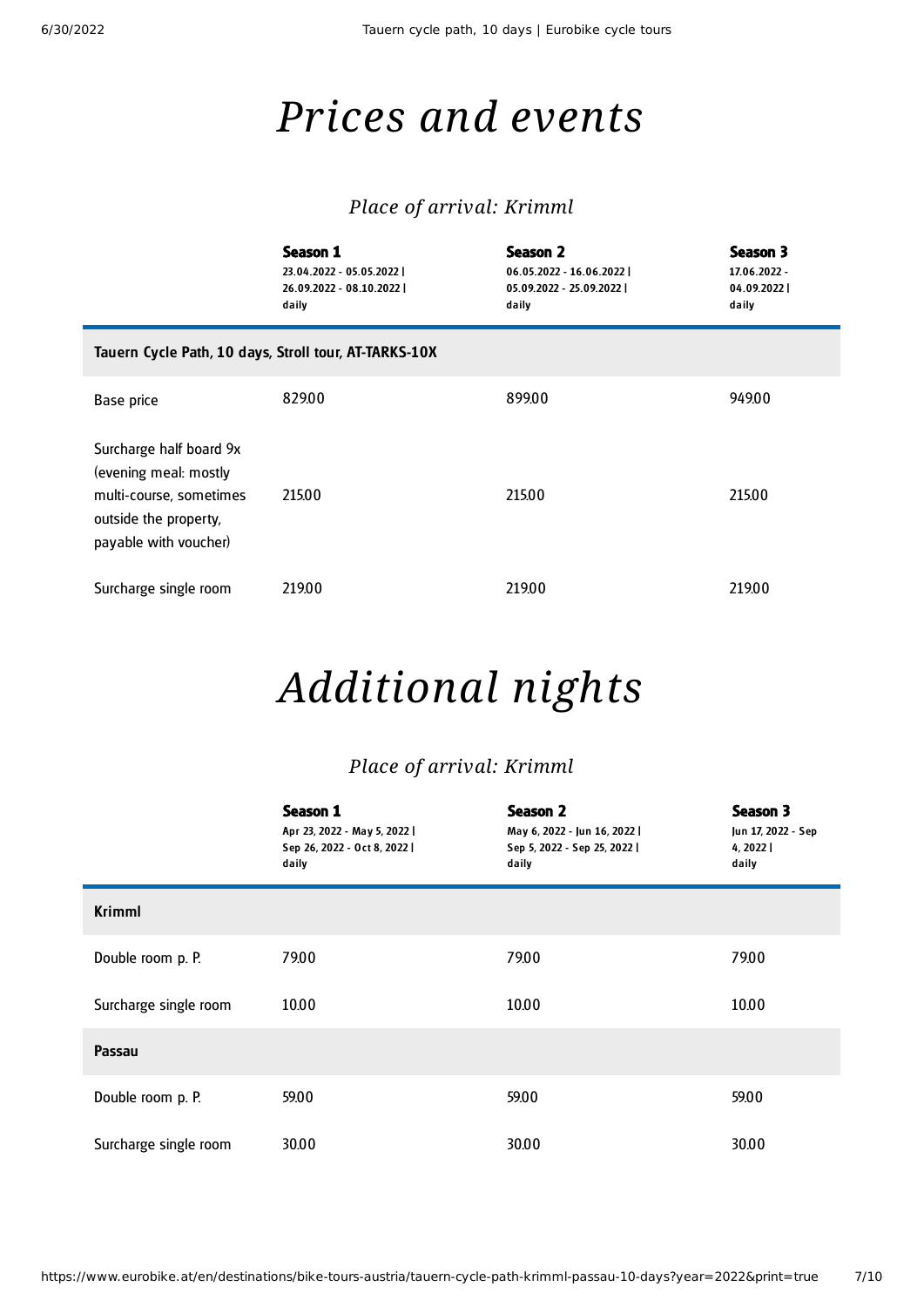<span id="page-7-0"></span>Ē

## *Our [rental](#page-7-0) bikes*

#### *Filter*

| 21-gear unisex          | 89.00  |
|-------------------------|--------|
| 21-gear gents           | 89.00  |
| 7-gear unisex           | 89.00  |
| <b>Rental Bike PLUS</b> | 139.00 |
| <b>Electric bike</b>    | 199.00 |

Prices per person in EUR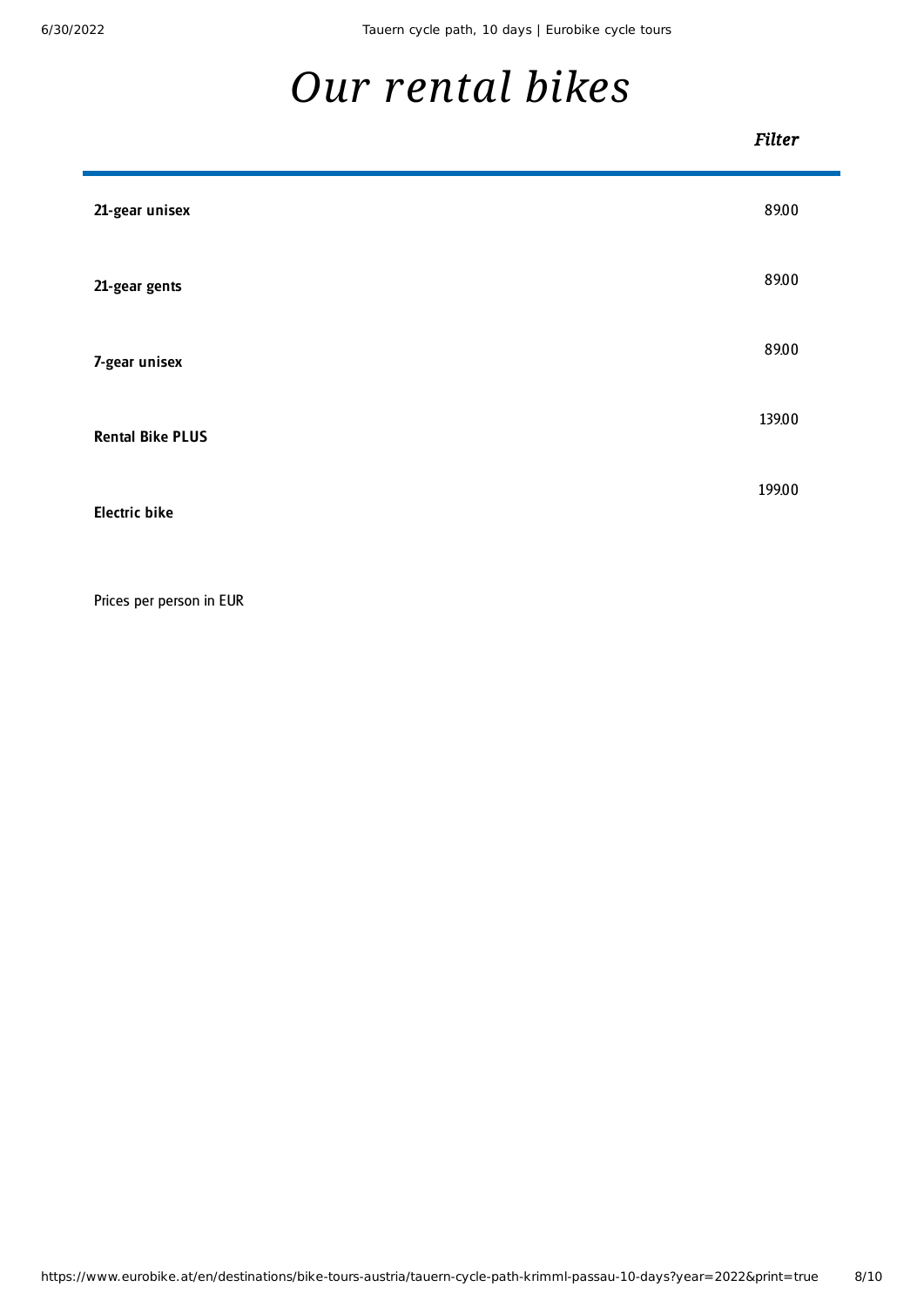## *Services and infos*

#### **Services**

#### Included

- Accommodation in your selected category
- Breakfast
- Luggage transfer
- Well developed route
- Detailed travel documents 1x per room (DE, EN)
- GPS-data is available
- Service hotline

#### Optional extras

- Half-board evening neak (mostly multi couse,  $\bullet$ sometimes outside the property, payable with voucher)
- Bike rental, including rental bike insurance  $\bullet$
- Return transfer by minibus to Krimml daily, this  $\bullet$ costs  $\epsilon$  74 per person incl.your bike, to be paid in advance

Passau – Krimml, departure approx. 2 p.m. Schärding – Krimml, departure approx. 2.30 p.m. Salzburg – Krimml, departure approx. 4 p.m.

#### Infos

#### Arrival / Parking / Departure

- Krimml train station
- Salzburg, Innsbruck or Munich airport
- Public car park close to the hotels in Krimml costs  $\epsilon$  5 per day, to be paid for at the time, no reservation possible/necessary. Please inform us how you arrive, the hotels will be booked accordingly.
- Public multi storage car park in Passau, this costs approx.  $\epsilon$  5 per day, to be paid for at the time, no reservation possible.

#### Things to note

- Tourist tax, if due, is not included in the price!  $\bullet$
- Further important information according to the  $\bullet$ package travel law can be found [here](https://www.eurobike.at/en/travel-information/before-the-tour/pci)!